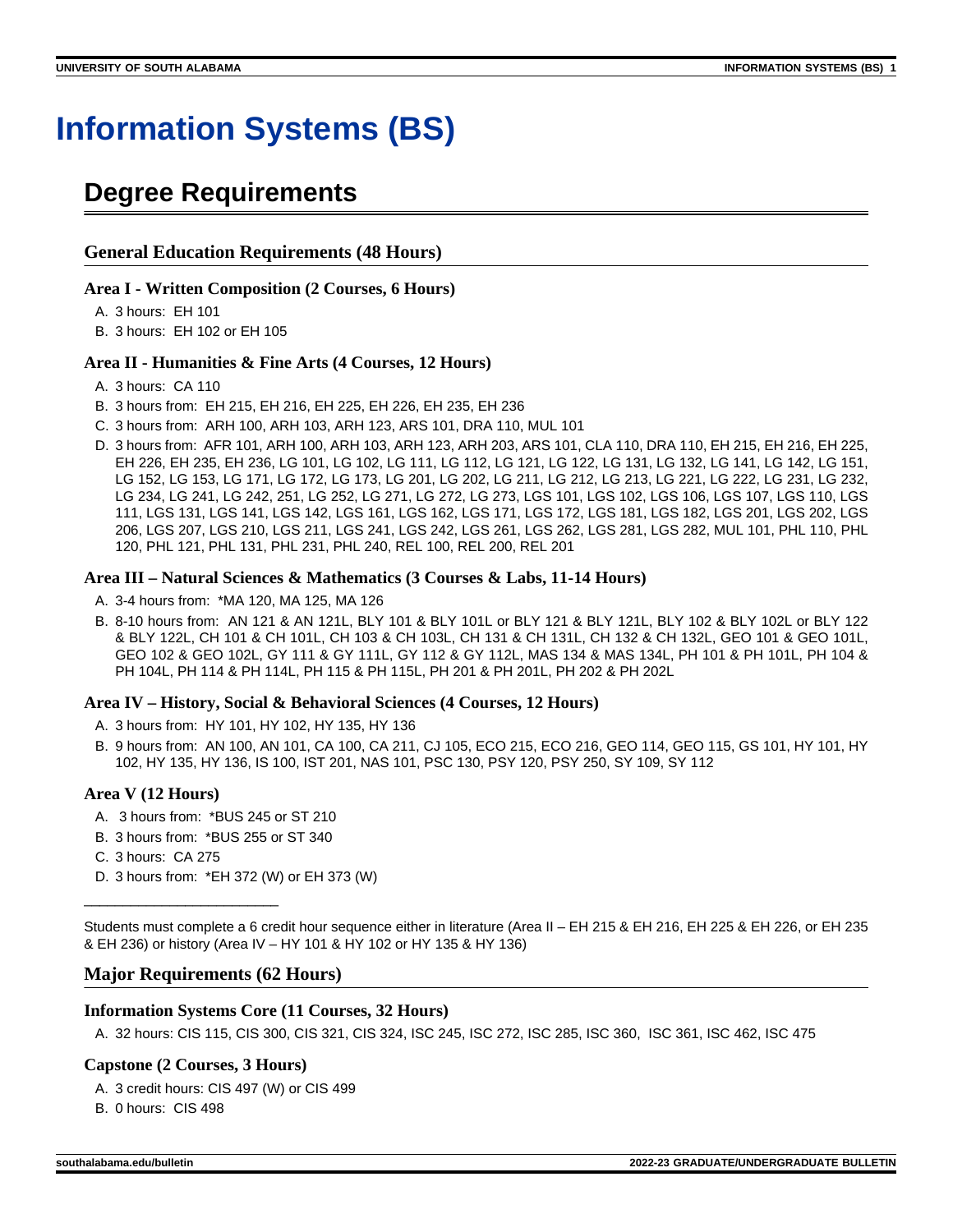#### **Information Systems Environment (5 Courses, 15 Hours)**

- A. 9 hours: ACC 211, ECO 215, MGT 300
- B. 6 hours of 200-499 approved electives from: ACC, ECO, FIN, MGT, MKT

#### **Information Systems Electives (4 Courses, 12 Hours)**

A. 12 hours of approved electives from: Advanced Data Management: \*ISC 472, \*ITE 474, \*ITE 490 Health Informatics Core: HI 300, HI 410, HI 450, HI 455 ITE Web: ITE 375, ITE 380, ITE 453, ITE 482 ITE Networking: ITE 382, ITE 384, ITE 476, ITE 484 ITE Digital Forensics: CJ 223, ITE 372, ITE 373, ITE 473

#### **Minor Requirements (0 Hours)**

A minor is not required for this degree program

#### **Notes:**

\* Recommended Course

#### **Additional Information**

Courses in the Major Requirements must be completed with a minimum grade of "C".

### **Graduation Plan**

#### **Information Systems (BS): (120 Total Hours)**

#### **First Year - Fall Semester**

| <b>Course ID</b> | <b>Course Description</b>            | <b>Hours</b> |
|------------------|--------------------------------------|--------------|
| EH 101           | <b>English Composition I</b>         | 3            |
| CA 110           | <b>Public Speaking</b>               | 3            |
| MA 120           | Calculus & Its Applications          | 3            |
| <b>ISC 245</b>   | Information Systems in Organizations | 3            |
| <b>CIS 101</b>   | Freshman Seminar CIS                 | 2            |
|                  |                                      |              |
|                  | <b>Total Hours</b>                   | 14           |

#### **First Year - Spring Semester**

| <b>Course ID</b> | <b>Course Description</b>     | <b>Hours</b> |
|------------------|-------------------------------|--------------|
| EH 102           | <b>English Composition II</b> |              |
| CA 275           | Decision Making-Small Groups  |              |
| ACC 211          | <b>Accounting Principles</b>  |              |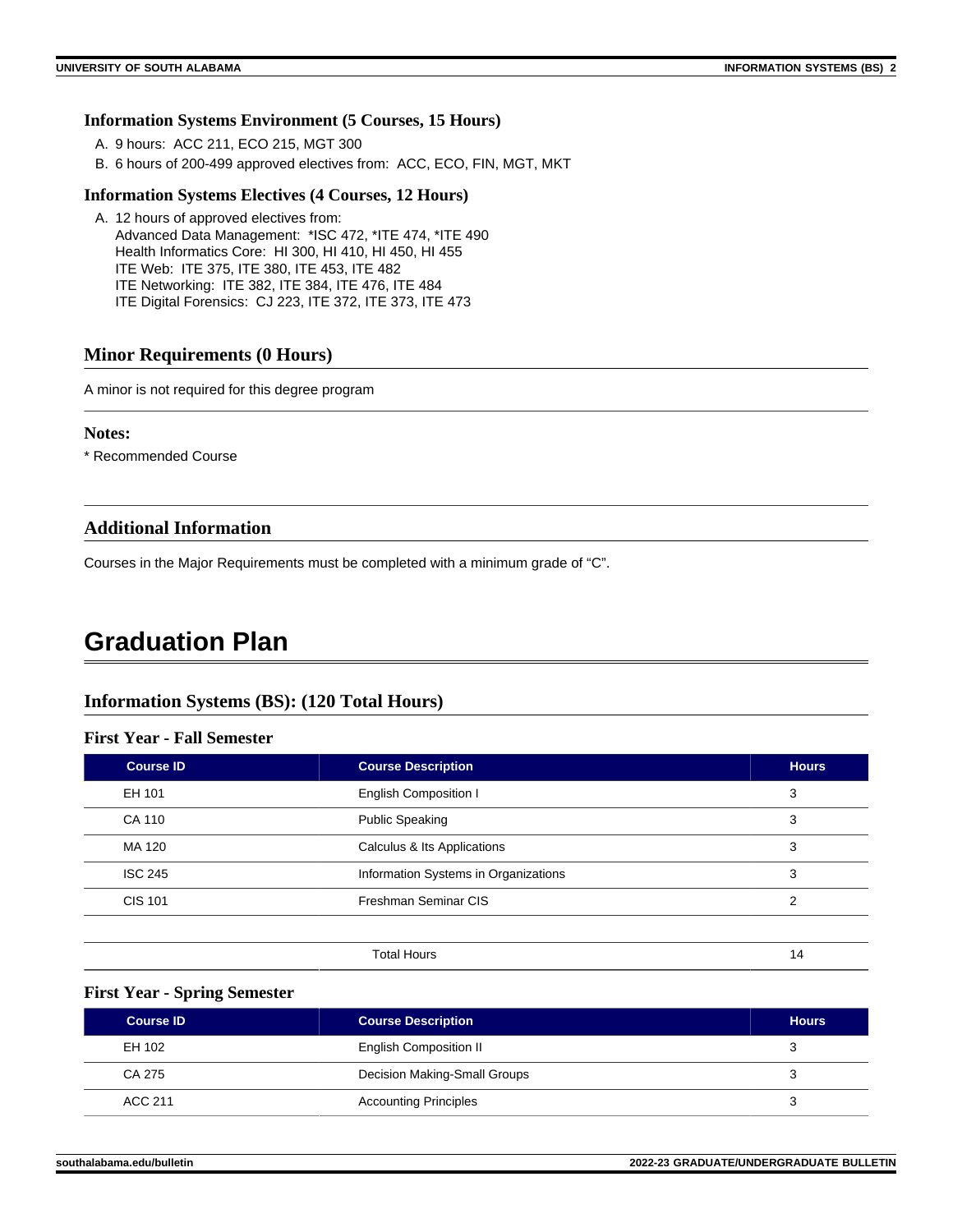#### **UNIVERSITY OF SOUTH ALABAMA INFORMATION SYSTEMS (BS) 3**

| <b>CIS 115</b>   | Beginning Programming | 4  |
|------------------|-----------------------|----|
| Social Science 1 | Social Science 1      | J  |
|                  |                       |    |
|                  | <b>Total Hours</b>    | 16 |

#### **Second Year - Fall Semester**

| <b>Course ID</b>         | <b>Course Description</b>    | <b>Hours</b> |
|--------------------------|------------------------------|--------------|
| <b>ISC 285</b>           | Intermediate Programming     | 3            |
| <b>ISC 272</b>           | <b>System Architecture</b>   | 3            |
| ECO 215                  | Principles of Microeconomics | 3            |
| <b>Statistics 1</b>      | Statistics 1                 | 3            |
| Natural Science Elective | Natural Science Elective     | 4            |
|                          |                              |              |
|                          | <b>Total Hours</b>           | 16           |

#### **Second Year - Spring Semester**

| Course <b>ID</b>         | <b>Course Description</b>       | <b>Hours</b> |
|--------------------------|---------------------------------|--------------|
| <b>CIS 324</b>           | Database Design-Dev-Mgt         | 3            |
| CIS 321                  | Data Comm & Networking          | 3            |
| <b>ISC 360</b>           | Info Sys Analysis & Design (W)  | 3            |
| Statistics 2             | Statistics 2                    | 3            |
| Natural Science Elective | <b>Natural Science Elective</b> | 4            |
|                          |                                 |              |
|                          | <b>Total Hours</b>              | 16           |

#### **Third Year - Fall Semester**

| <b>Course ID</b>                         | <b>Course Description</b>        | <b>Hours</b> |
|------------------------------------------|----------------------------------|--------------|
| <b>ISC 361</b>                           | Database for Information Systems | 3            |
| <b>CIS 300</b>                           | Information Tech in Society      |              |
| <b>Information Systems</b><br>Elective 1 | Information Systems Elective 1   | 3            |
| <b>MGT 300</b>                           | Management Theory & Practice     | 3            |
| EH 372                                   | Technical Writing (W)            | 3            |
| History                                  | History                          | 3            |
|                                          |                                  |              |
|                                          | <b>Total Hours</b>               | 16           |

### **Third Year - Spring Semester**

| <b>Course ID</b> | <b>Course Description</b> | <b>Hours</b> |
|------------------|---------------------------|--------------|
| <b>ISC 475</b>   | IS Project Management     |              |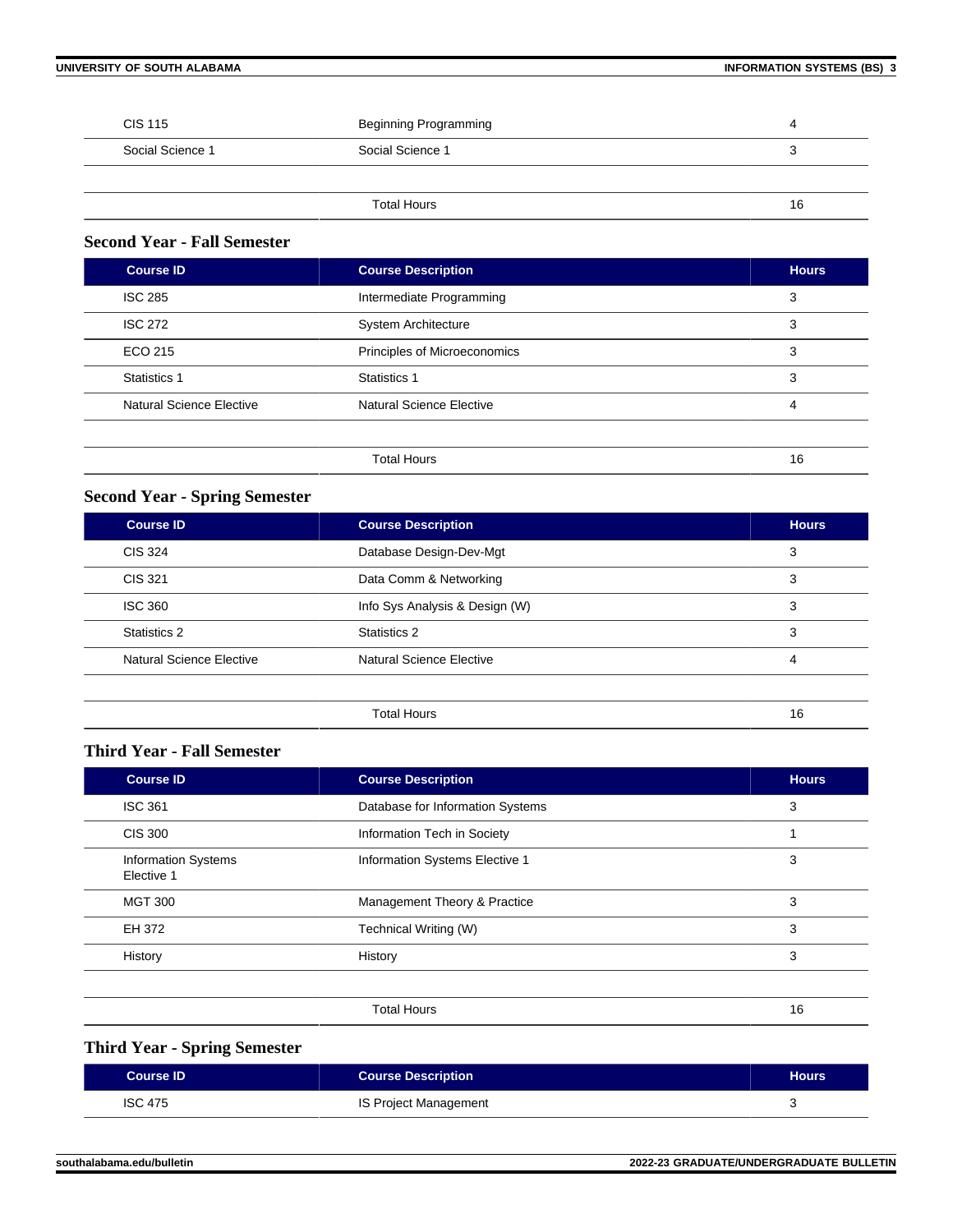| <b>Information Systems</b><br>Elective 2 | Information Systems Elective 2   | 3  |
|------------------------------------------|----------------------------------|----|
| Social Science 2                         | Social Science 2                 | 3  |
| Art/Drama/Music                          | Art/Drama/Music                  | 3  |
| <b>Approved General Elective</b>         | <b>Approved General Elective</b> | 3  |
|                                          |                                  |    |
|                                          |                                  |    |
|                                          | <b>Total Hours</b>               | 15 |

#### **Fourth Year - Fall Semester**

| <b>Course ID</b>           | <b>Course Description</b>  | <b>Hours</b> |
|----------------------------|----------------------------|--------------|
| <b>ISC 462</b>             | IS Strategy & Policy       | 3            |
| IS Elective 3              | IS Elective 3              | 3            |
| Fine & Perf Arts Elective  | Fine & Perf Arts Elective  | 3            |
| Literature                 | Literature                 | 3            |
| <b>Business Elective 1</b> | <b>Business Elective 1</b> | 3            |
|                            |                            |              |
|                            | <b>Total Hours</b>         | 15           |

#### **Fourth Year - Spring Semester**

| <b>Course ID</b>                 | <b>Course Description</b>        | <b>Hours</b> |
|----------------------------------|----------------------------------|--------------|
| CIS 497                          | Senior Capstone Experience (W)   | 3            |
| <b>CIS 498</b>                   | CIS Senior Seminar               | 0            |
| IS Elective 4                    | IS Elective 4                    | 3            |
| <b>Business Elective 2</b>       | <b>Business Elective 2</b>       | 3            |
| <b>Approved General Elective</b> | <b>Approved General Elective</b> | 3            |
|                                  |                                  |              |

| <b>Notes</b>              |
|---------------------------|
| *Recommended Course       |
| **See Degree Requirements |

## **Department Information**

#### **Department of Information Systems and Technology Staff**

Senior Instructor, Information Technology Degree Program Coordinator, and Department Chair

Mrs. Angela M. Clark

Total Hours 12